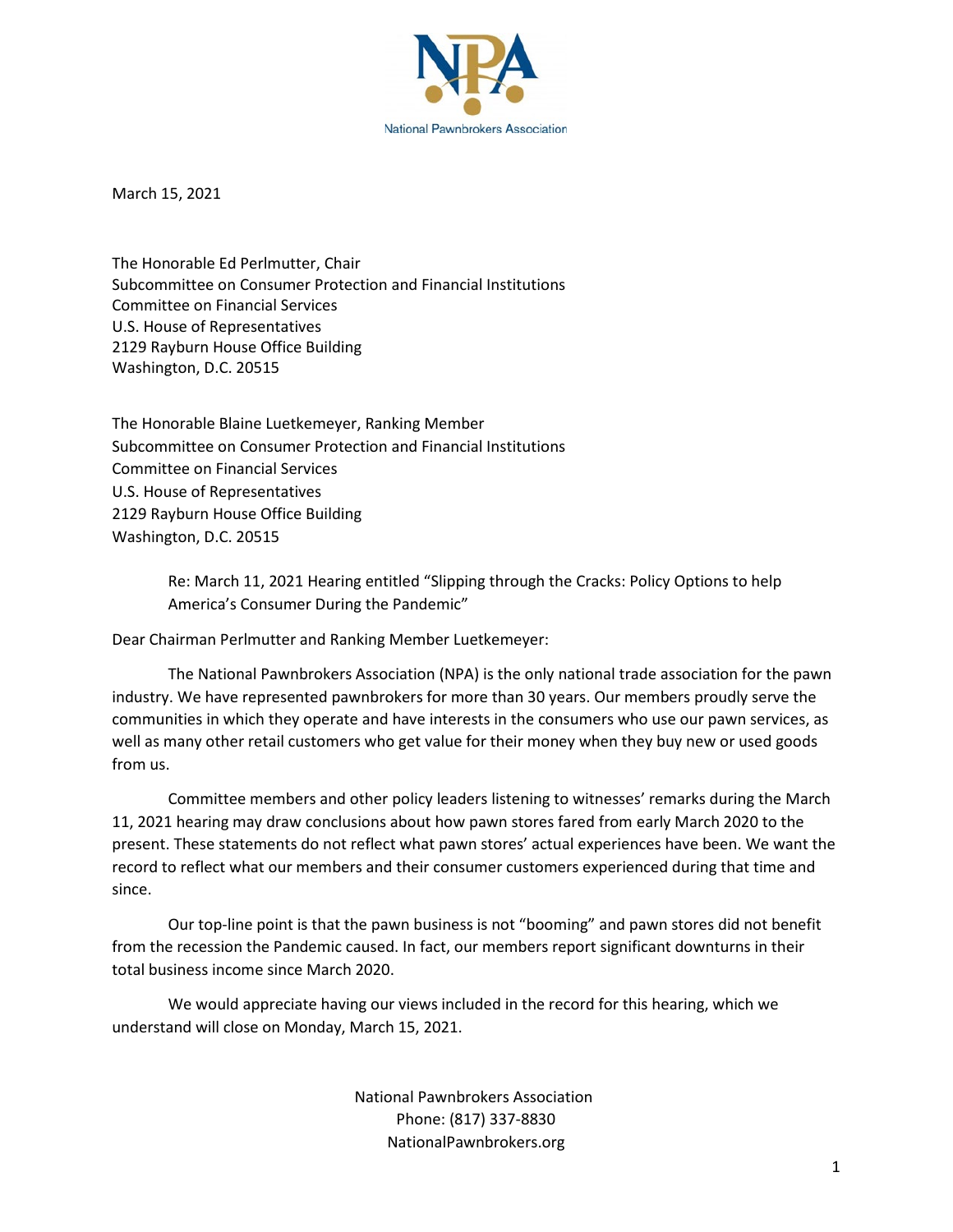Pawn stores faced the same restrictions on operations that affected many Main Street businesses during the various lockdowns imposed by state and local governments beginning in March 2020. This caused pawn store owners and consumer customers problems because we could not serve the communities in which we operate or our consumer customers for whom the pawn store may be their primary provider of consumer financial services or the main retailer in their immediate neighborhoods. Across the country there have been varying periods of time in which pawnbrokers could not make loans or retail sales – or even assist consumers in redeeming tangible personal property items they had pawned with us.

In some states and localities, after efforts by the NPA and local pawnbrokers, the lockdown was lifted so we could again provide the financial services regulated and licensed by the state or local governments. As we pointed out in communications with these governments, pawn stores serve millions of Americans who do not have bank accounts or who cannot obtain loans from depository institutions for the consumers' safety-net-credit needs.

In many of the localities where our members were able to reopen to provide financial services, the revised orders would not allow pawn stores to operate their retail businesses. Thus, as we also pointed out to elected officials and regulators, we could not serve consumers who needed to buy economically priced used laptops or tablets for their children to connect to schools.

Our members report that their stores' pawn loan balances decreased from 20 to 80 per cent, and as retail inventory became depleted sales were off substantially, as well. Many pawn stores had such sudden declines in total revenues that they qualified for the CARES Act's special Economic Disaster Injury Loan programs – programs that required significant reductions from the comparable quarters of 2019.

The non-recourse, safety-net credit that pawnbrokers offer to Americans of every socio-economic group also are subject to many of the same federal consumer financial protections that apply to banks and credit unions and other groups of non-depository lenders licensed by state or local governments.

Moreover, by having access to regulated safety-net credit such as pawn loans, consumers have the option to borrow against their tangible personal property rather than being forced to sell assets and deplete their households' net worth.

The interest rates pawnbrokers are allowed to charge are set in most states by the legislature, and we are supervised and examined by state agencies that also charter and supervise banks, credit unions, and lenders such as mortgage lenders. This same legislation prohibits pawnbrokers from undertaking any actions to recover the sums we advance to consumers. This means pawnbrokers do not and may not engage in any form of "debt collection." We are required to look to the property serving as collateral to recover the sums advanced to customers.

The long tradition of pawn loans and their robust regulation by state and local governments for a century or more in many states takes pawnbrokers out of the reach of terms such as "unlawful" or "loan sharks" that one of the witnesses used in response to questions during the March 11, 2021 hearing. As we explained earlier, pawnbrokers are subject to licensing, supervision, and examination by state regulators. Pawnbrokers also are subject to the enforcement jurisdiction of the Consumer Financial Protection Bureau. We are not "unlawful" and we are not "loan sharks." We are small businesses working hard to comply with the myriad of laws that govern our businesses and working as hard to serve customers and communities.